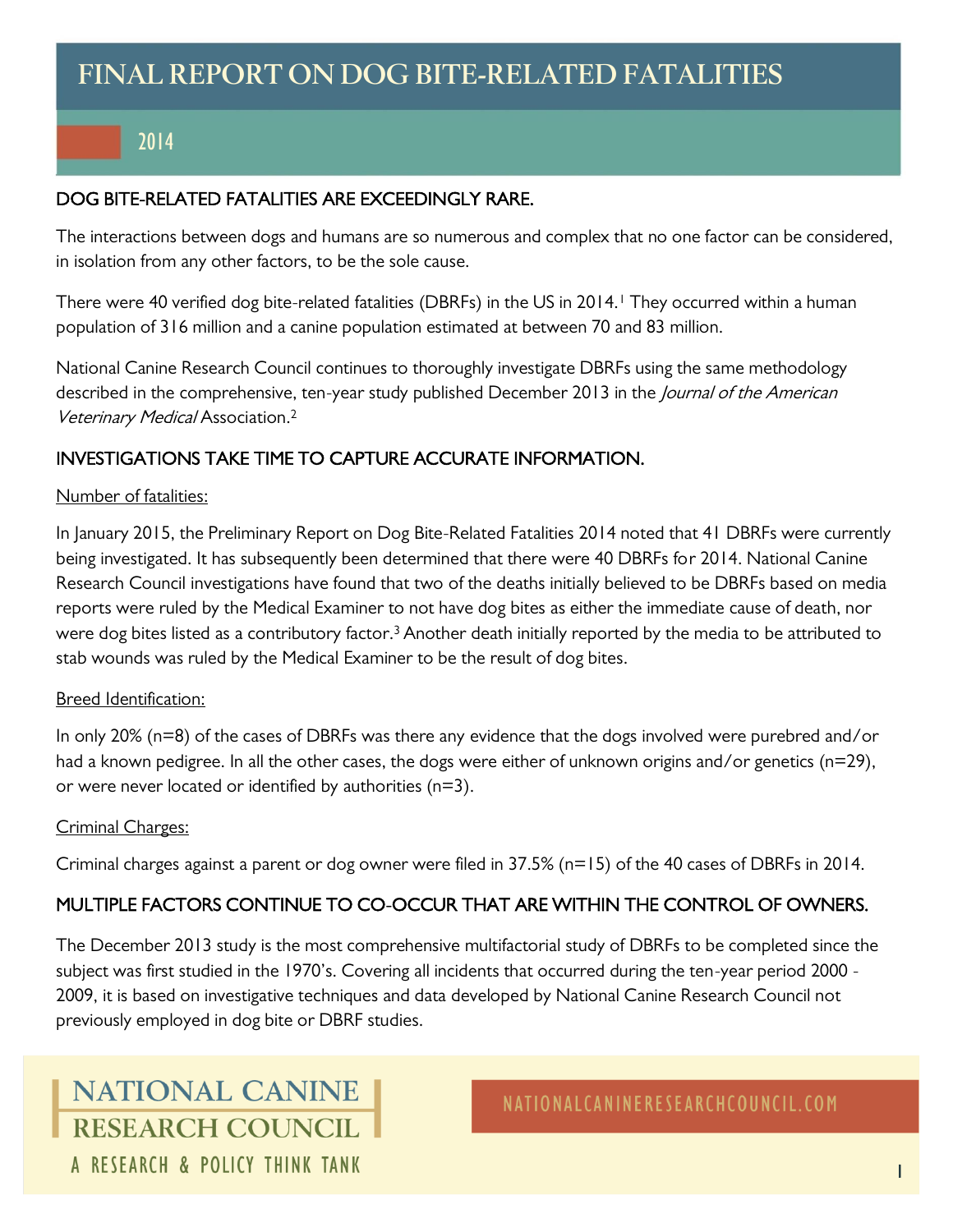The study reliably identified seven factors potentially within the control of dog owners and caretakers that cooccurred, in various combinations, in the overwhelming majority of DBRFs the authors examined:

| Factor                                                                                                                       | <b>Cases from 2000-2009</b><br>with this factor present |
|------------------------------------------------------------------------------------------------------------------------------|---------------------------------------------------------|
| No able-bodied person being present to intervene.                                                                            | 87.1%                                                   |
| The victim having no familiar relationship with the dog(s).                                                                  | 85.2%                                                   |
| The owner failing to neuter/spay the $\log(s)$ .                                                                             | 84.4%                                                   |
| A victim's compromised ability, whether based on age or physical<br>condition, to manage their interactions with the dog(s). | 77.4%                                                   |
| The owner keeping dog(s) as resident, rather than as a family pet.                                                           | 76.2%                                                   |
| The owner's prior mismanagement of the dog(s).                                                                               | 37.5%                                                   |
| The owner's abuse or neglect of the dog(s).                                                                                  | 21.1%                                                   |

The study, as had DBRF studies published previously, found no evidence that one kind of dog is more likely to injure a human being than another kind of dog.

## THESE FACTORS CO-OCCUR: THERE IS NO SINGLE FACTOR.

A RESEARCH & POLICY THINK TANK

Four or more of the factors identified co-occurred in 80.5% of the incidents during the ten-year period studied. Only very rarely (in 2.5% of the cases) was there only one factor identified. Serious and fatal dog bite incidents are complex, multifactorial events.